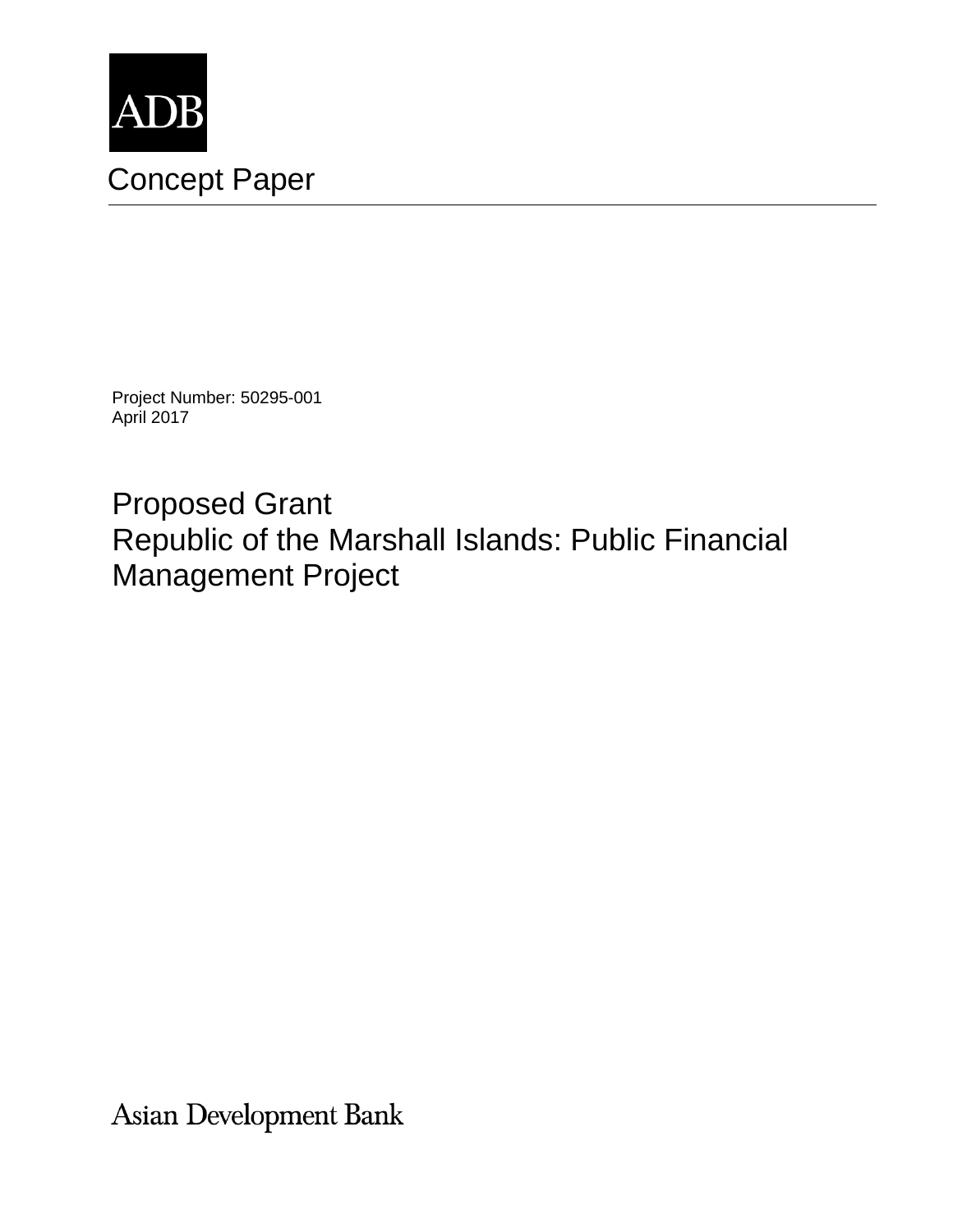### **CURRENCY EQUIVALENTS**

The currency of the Republic of the Marshall Islands is the United States dollar.

### **ABBREVIATIONS**

| ADB          | Asian Development Bank                                 |
|--------------|--------------------------------------------------------|
| <b>CSO</b>   | community service obligations                          |
| <b>FMIS</b>  | <b>Financial Management Information System</b>         |
| <b>MOF</b>   | Ministry of Finance                                    |
| <b>PEFA</b>  | <b>Public Expenditure and Financial Accountability</b> |
| <b>PFM</b>   | public financial management                            |
| <b>PFTAC</b> | Pacific Financial and Technical Assistance Centre      |
| <b>PSDI</b>  | <b>Private Sector Development Initiative</b>           |
| <b>RCU</b>   | <b>Reform Coordination Unit</b>                        |
| RMI          | Republic of the Marshall Islands                       |
| <b>SOE</b>   | state-owned enterprise                                 |
|              |                                                        |

### **NOTES**

- (i) The fiscal year (FY) of the Government of Republic of the Marshall Islands and its agencies ends on 30 September. "FY" before a calendar year denotes the year in which the fiscal year ends, e.g., FY2017 ends on 30 September 2017.
- (ii) In this report, "\$" refers to US dollars.

| <b>Vice-President</b><br><b>Director General</b><br><b>Director</b> | S. Groff, Operations 2<br>X. Yao, Pacific Department, Pacific Department (PARD)<br>E. Veve, Pacific Urban, Social Development and Public Sector<br><b>Management Division</b>                                  |
|---------------------------------------------------------------------|----------------------------------------------------------------------------------------------------------------------------------------------------------------------------------------------------------------|
| <b>Team leader</b><br><b>Team members</b>                           | A. Basu, Principal Economist, PARD<br>J. Dela Cruz, Operations Assistant, PARD<br>Y. Li, Counsel (Sovereign Operations), OGC<br>R. Rabanal, Senior Economics Officer, PARD<br>L. Tora, Country Economist, PARD |
| <b>Peer reviewers</b>                                               | H. Mukhopadhyay, Principal Public Management Specialist, CWRD                                                                                                                                                  |

In preparing any country program or strategy, financing any project, or by making any designation of or reference to a particular territory or geographic area in this document, the Asian Development Bank does not intend to make any judgments as to the legal or other status of any territory or area.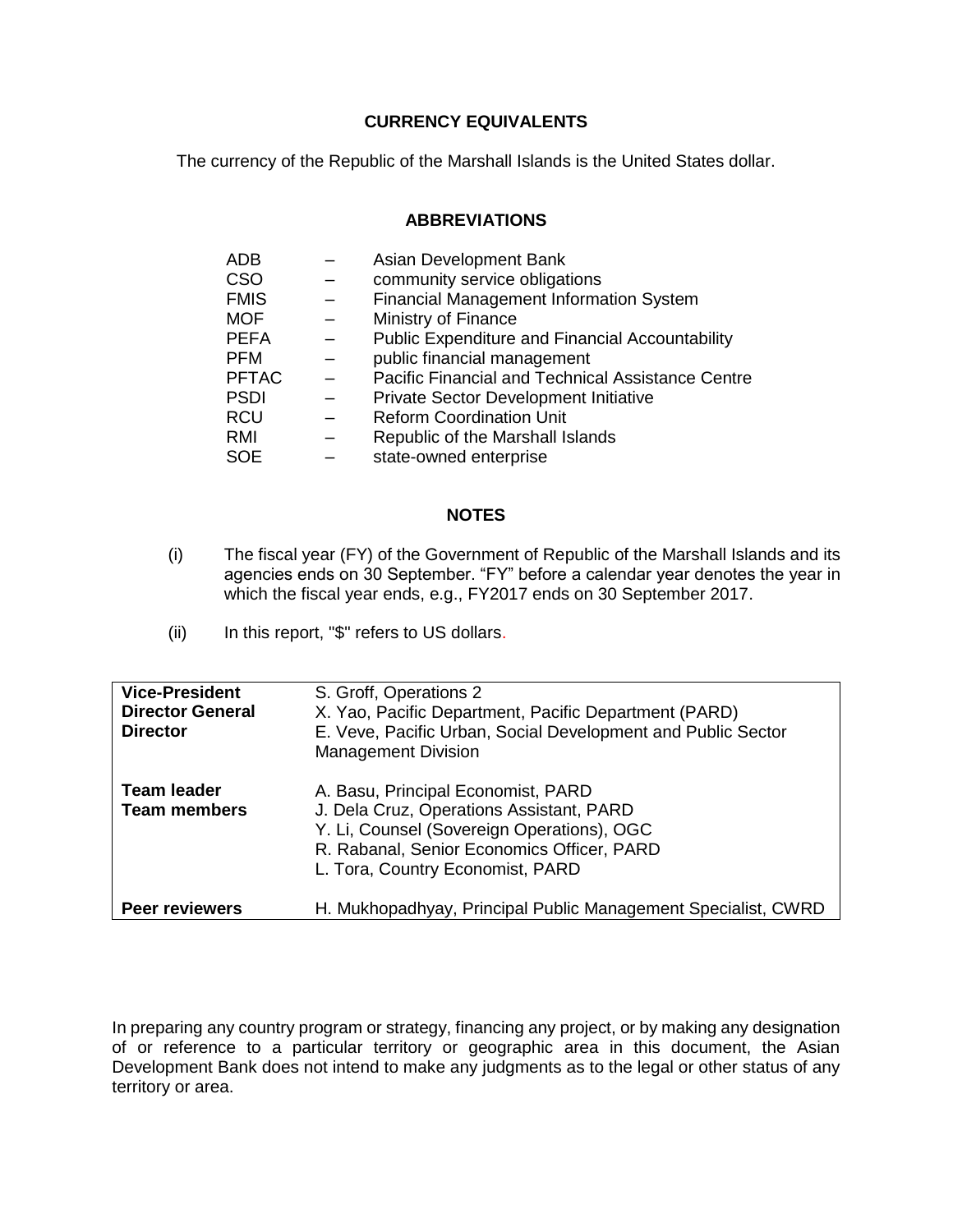## **CONTENTS**

# PROJECT AT A GLANCE

|      | <b>PROBLEM TREE</b>                                                                                                                                                                                                                      |                       |
|------|------------------------------------------------------------------------------------------------------------------------------------------------------------------------------------------------------------------------------------------|-----------------------|
| I.   | THE PROJECT                                                                                                                                                                                                                              |                       |
|      | Rationale<br>А.<br>В.<br><b>Proposed Solutions</b><br>С.<br>Proposed Financing Plans and Modality<br>D.<br><b>Implementation Arrangements</b>                                                                                            | 2<br>3<br>4           |
| Ш.   | PROJECT PREPARATION AND READINESS                                                                                                                                                                                                        | 4                     |
| III. | DELIBERATIVE AND DECISION-MAKING ITEMS                                                                                                                                                                                                   | 5                     |
|      | А.<br><b>Risk Categorization</b><br>В.<br><b>Project Procurement Classification</b><br>С.<br>Scope of Due Diligence<br>Processing Schedule and Sector Group's Participation<br>D.<br>Ε.<br>Key Processing Issues and Mitigating Measures | 5<br>5<br>5<br>6<br>6 |
|      | <b>APPENDIXES</b>                                                                                                                                                                                                                        |                       |
|      | Design and Monitoring Framework                                                                                                                                                                                                          |                       |

| <b>Design and Monitoring Framework</b>    |  |
|-------------------------------------------|--|
| <b>Project Procurement Classification</b> |  |
| Initial Poverty and Social Analysis       |  |

# **Page**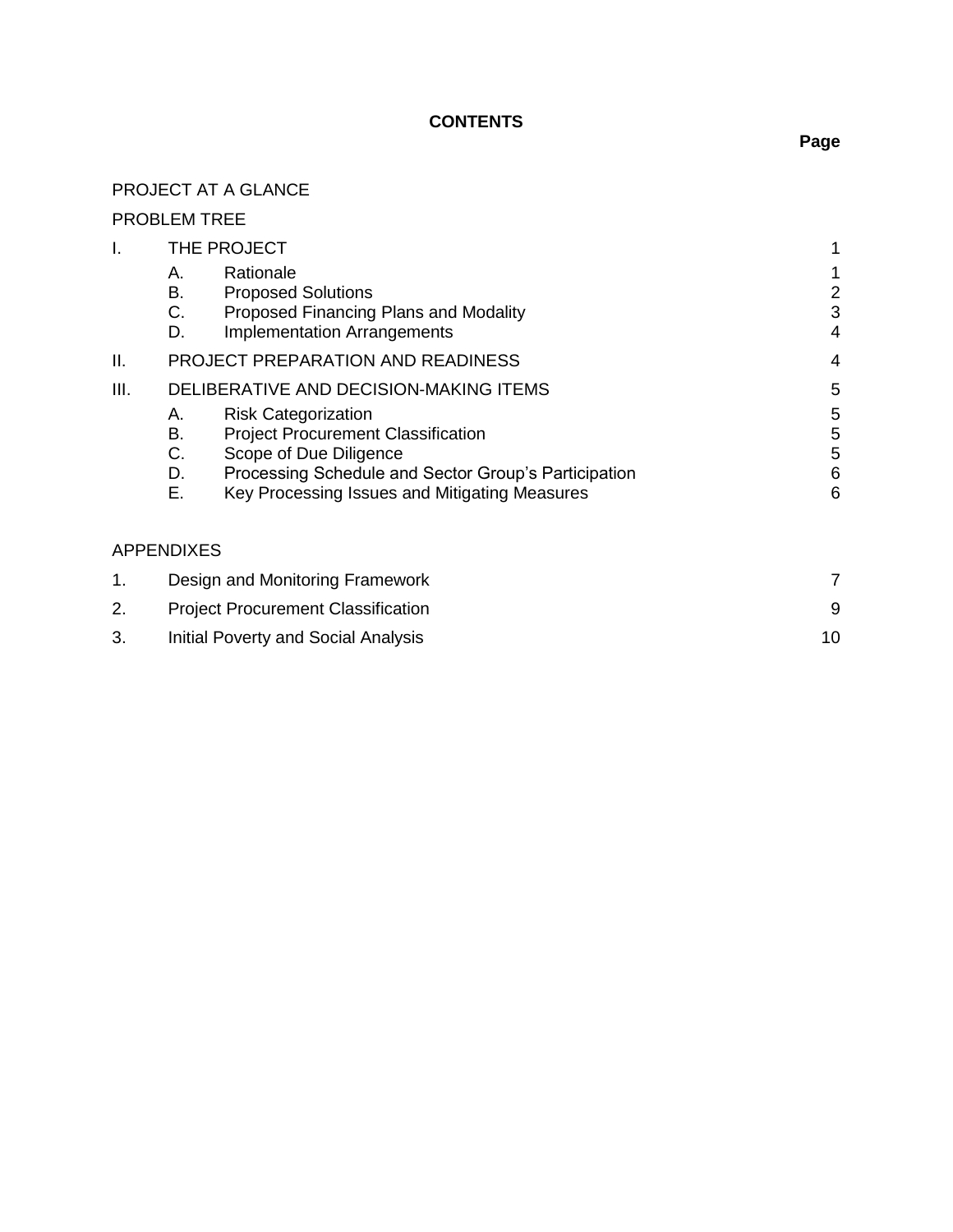**Project Classification Information Status: Complete** 

#### **PROJECT AT A GLANCE**

|                     | 1. Basic Data                                                             |                                                                  |                                   | Project Number: 50295-001              |             |  |
|---------------------|---------------------------------------------------------------------------|------------------------------------------------------------------|-----------------------------------|----------------------------------------|-------------|--|
|                     | <b>Project Name</b>                                                       | <b>Public Financial Management Project</b>                       | <b>Department</b>                 | <b>PARD/PAUS</b>                       |             |  |
|                     |                                                                           |                                                                  | /Division                         |                                        |             |  |
|                     | Country                                                                   | Marshall Islands, Republic of                                    | <b>Executing Agency</b>           | Ministry of Finance                    |             |  |
|                     | <b>Borrower</b>                                                           | Republic of the Marshall Islands                                 |                                   |                                        |             |  |
|                     | 2. Sector                                                                 | Subsector(s)                                                     |                                   | ADB Financing (\$ million)             |             |  |
|                     | √ Public sector management                                                | Public expenditure and fiscal management                         |                                   |                                        | 1.60        |  |
|                     |                                                                           | Reforms of state owned enterprises                               |                                   |                                        | 0.40        |  |
|                     |                                                                           |                                                                  |                                   | <b>Total</b>                           | 2.00        |  |
|                     |                                                                           |                                                                  |                                   |                                        |             |  |
|                     | 3. Strategic Agenda                                                       | <b>Subcomponents</b>                                             | <b>Climate Change Information</b> |                                        |             |  |
|                     | Inclusive economic                                                        | Pillar 1: Economic opportunities, including                      | Climate Change impact on the      |                                        | Low         |  |
|                     | growth (IEG)                                                              | jobs, created and expanded                                       | Project                           |                                        |             |  |
|                     |                                                                           |                                                                  |                                   |                                        |             |  |
|                     |                                                                           |                                                                  |                                   |                                        |             |  |
|                     |                                                                           |                                                                  |                                   |                                        |             |  |
|                     | 4. Drivers of Change<br>Governance and capacity Institutional development | <b>Components</b>                                                | Some gender elements (SGE)        | <b>Gender Equity and Mainstreaming</b> | ℐ           |  |
|                     | development (GCD)                                                         | Public financial governance                                      |                                   |                                        |             |  |
|                     | Knowledge solutions                                                       | Knowledge sharing activities                                     |                                   |                                        |             |  |
|                     | (KNS)                                                                     |                                                                  |                                   |                                        |             |  |
|                     | Partnerships (PAR)                                                        | Implementation                                                   |                                   |                                        |             |  |
|                     |                                                                           | International finance institutions (IFI)                         |                                   |                                        |             |  |
|                     | 5. Poverty and SDG Targeting                                              |                                                                  | <b>Location Impact</b>            |                                        |             |  |
|                     | Geographic Targeting                                                      | No                                                               | Nation-wide                       |                                        | <b>High</b> |  |
|                     | <b>Household Targeting</b>                                                | No                                                               |                                   |                                        |             |  |
|                     | <b>SDG Targeting</b>                                                      | Yes                                                              |                                   |                                        |             |  |
|                     | <b>SDG Goals</b>                                                          | SDG8                                                             |                                   |                                        |             |  |
|                     |                                                                           |                                                                  |                                   |                                        |             |  |
|                     | 6. Risk Categorization:                                                   | Low                                                              |                                   |                                        |             |  |
|                     | 7. Safeguard Categorization                                               | Environment: C Involuntary Resettlement: C Indigenous Peoples: C |                                   |                                        |             |  |
|                     | 8. Financing                                                              |                                                                  |                                   |                                        |             |  |
|                     | <b>Modality and Sources</b>                                               |                                                                  |                                   | Amount (\$ million)                    |             |  |
|                     | <b>ADB</b>                                                                |                                                                  |                                   | 2.00                                   |             |  |
|                     | Sovereign Project grant: Asian Development Fund<br>2.00                   |                                                                  |                                   |                                        |             |  |
|                     | Cofinancing<br>0.00                                                       |                                                                  |                                   |                                        |             |  |
| 0.00<br><b>None</b> |                                                                           |                                                                  |                                   |                                        |             |  |
|                     | Counterpart                                                               |                                                                  |                                   | 0.30                                   |             |  |
|                     | Government                                                                |                                                                  |                                   | 0.30                                   |             |  |
|                     | <b>Total</b>                                                              |                                                                  |                                   | 2.30                                   |             |  |
|                     |                                                                           |                                                                  |                                   |                                        |             |  |
|                     |                                                                           |                                                                  |                                   |                                        |             |  |
|                     | 9. Effective Development Cooperation                                      |                                                                  |                                   |                                        |             |  |
|                     | Use of country procurement systems<br><b>No</b>                           |                                                                  |                                   |                                        |             |  |
|                     | Use of country public financial management systems                        | <b>No</b>                                                        |                                   |                                        |             |  |
|                     |                                                                           |                                                                  |                                   |                                        |             |  |

Source: Asian Development Bank<br>This document must only be generated in eOps. 08022017123028717369

Generated Date: 06-Apr-2017 7:27:58 AM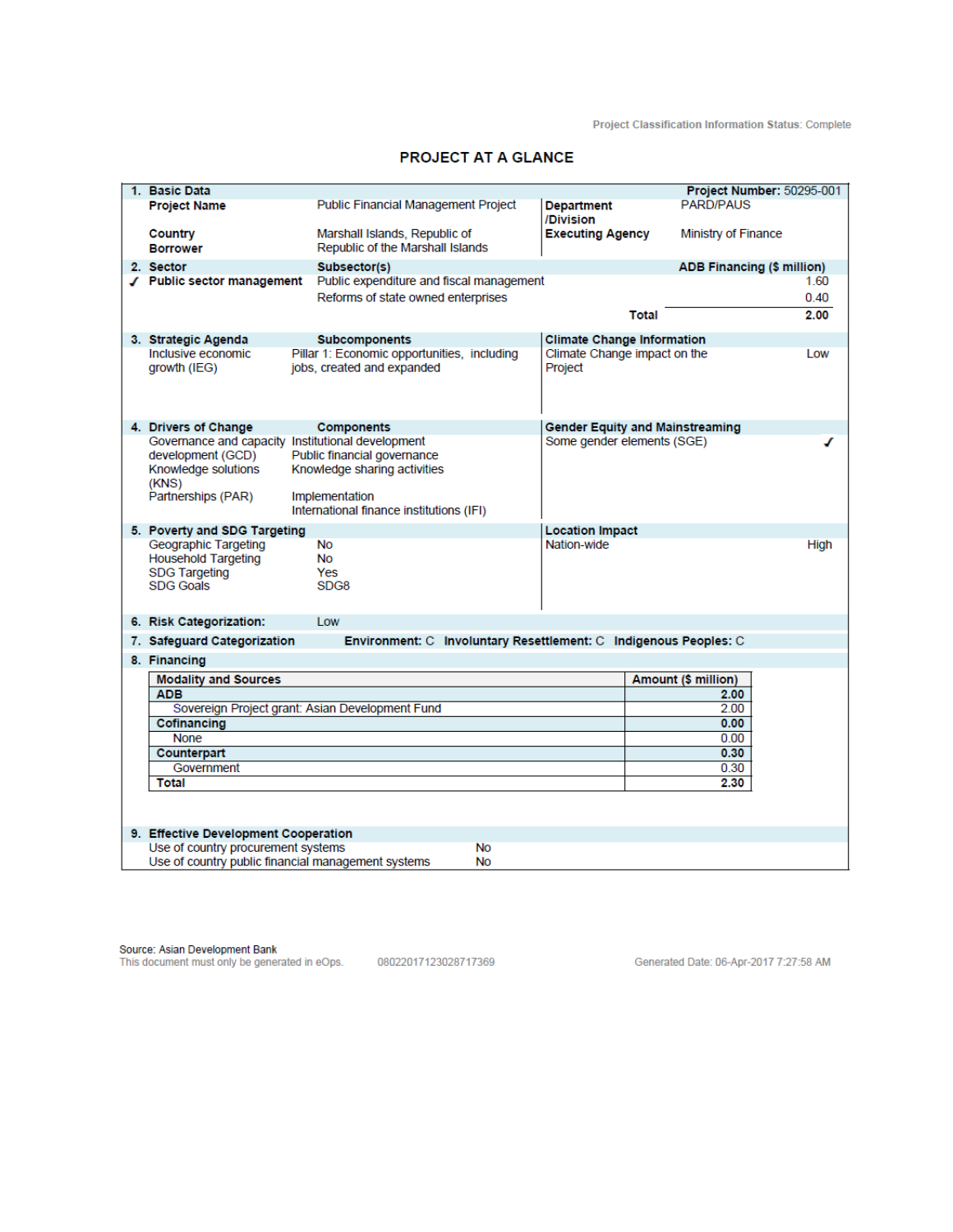

Addressed under proposed ADB grant

\* A cross-cutting theme of the Republic of Marshall Islands National Strategic Plan 2015–2017 is achieving effective governance.

MOF = Ministry of Finance; FMIS = Financial Management and Information System; PFM = public financial management, SOE = state-owned enterprise.

Source: Asian Development Bank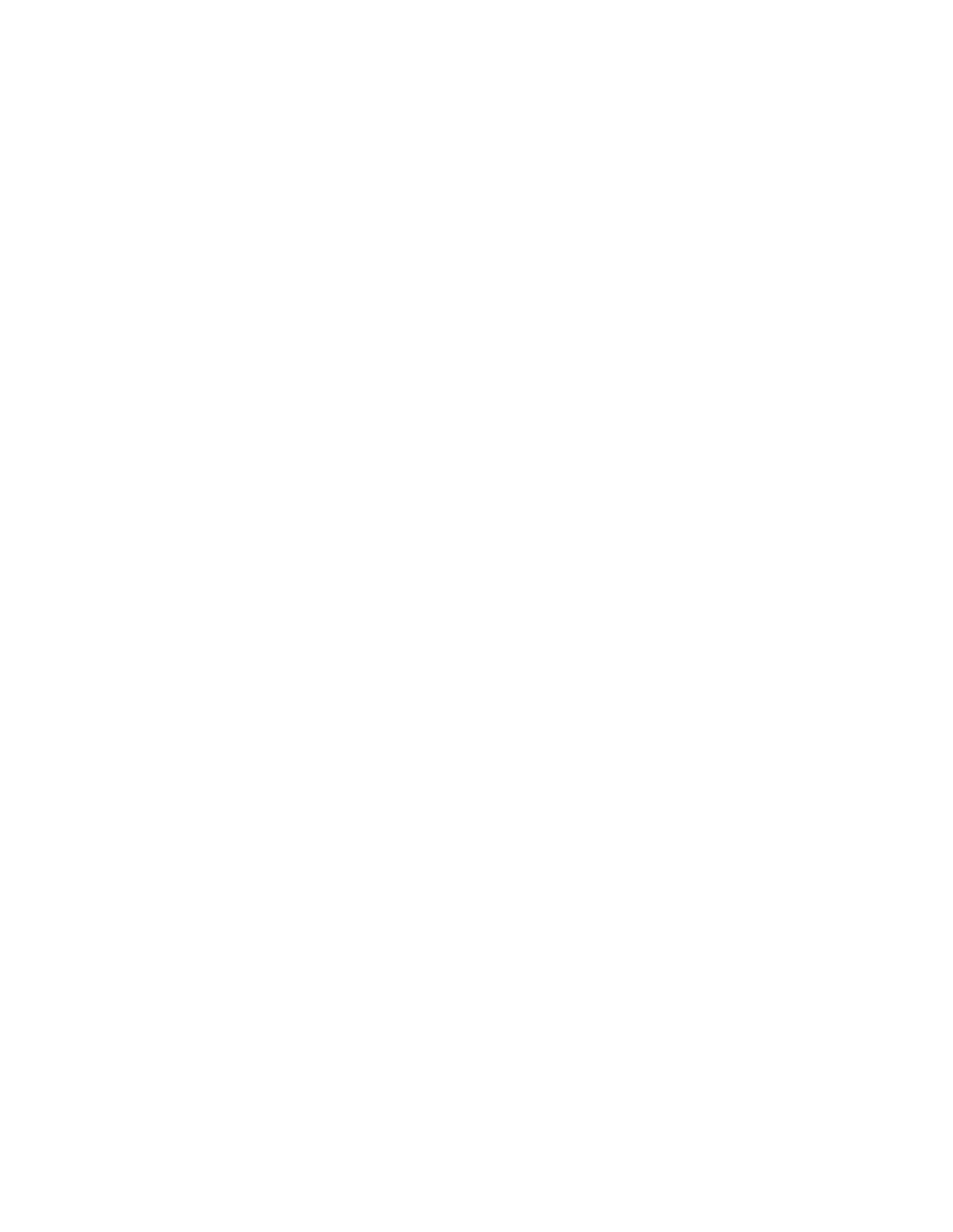## **I. THE PROJECT**

### **A. Rationale**

1. **Key challenges.** The Republic of the Marshall Islands (RMI) faces natural disadvantages, exposure to shocks and internal bottlenecks that limit growth prospects. It is classified as a fragile and conflict-affected situation by the Asian Development Bank (ADB). A major challenge is achieving fiscal sustainability when grants under the Compact of Free Association with the United States expire in 2023.<sup>1</sup> Ineffective financial governance—including weak management of public finances and state-owned enterprises (SOE)—is a key factor constraining the government's ability to strengthen its fiscal position, and improve financial planning and resource allocation for sectoral priorities. Accordingly, a cross-cutting theme of the RMI National Strategic Plan 2015–2017 is "ensuring and applying the practice of good governance principles to achieve effective governance". Public financial management (PFM) and SOE reforms are two strategic areas through which good governance will be achieved.<sup>2</sup> However, RMI lacks the institutional capacity to implement PFM and SOE reforms effectively.

2. **Weak PFM framework.** In 2012, a Public Expenditure and Financial Accountability (PEFA) study reviewed the RMI's PFM framework, and highlighted significant weaknesses.<sup>3</sup> In 2016, an assessment further found that over the last several years, the Ministry of Finance (MOF) has been through a period of high turnover and loss of senior staff, and has received diminished support for 4Gov, the RMI's Financial Management Information System (FMIS).<sup>4</sup> The report recommended that TA be mobilized to: (i) strengthen professional accounting capacity, (ii) improve human resource development, training and processes in order to address staff turnover/vacancies and low staff morale, and (iii) ensure an FMIS acquisition process to replace *4Gov* that provides a system/software solution to meet the RMI's requirements.

3. **PFM Reform Roadmap.** Based on the PEFA, the government developed a PFM Reform Roadmap 2014–2016 (the Roadmap), consisting of 30 reform components, including non-system measures for strengthening coordination and oversight, and capacity building.<sup>5</sup> In December 2015, following general elections, the Roadmap was endorsed by the Cabinet. A PFM Reform Steering Committee chaired by the Chief Secretary was established in March 2016 to provide high-level management. The MOF leads efforts to implement the Roadmap.

4. **Roadmap implementation.** While the authorities are committed to reforms, the Roadmap lacks systematic prioritization. Together with high turnover of staff and insufficient capacity in MOF, this has meant that the Roadmap remains a wish list, with limited implementation progress. Senior MOF staff are stretched, handling multiple responsibilities. Lower-level MOF staff are largely college graduates with Liberal Arts backgrounds, with inadequate knowledge of economics or accounting. Understanding of the FMIS system is weak, except among staff trained in information technology who know how to operate *4Gov* but lack the non-systems financial knowledge required to generate appropriate reports.

5. Insufficient capacity has also constrained MOF's ability to play an effective coordination role to implement the Roadmap. First, there are weaknesses in internal coordination on PFM

<sup>1</sup> Fiscal balances (including grants) show only a small deficit averaging 1.4% of gross domestic product (GDP) during FY2012–FY2016. However, budgetary grants are about a third of GDP, and the fiscal deficit (excluding grants) over the same period was almost 31% of GDP.

<sup>2</sup> Republic of the Marshall Islands. 2014. *National Strategic Plan 2015–2017*. Majuro.

<sup>3</sup> Republic of the Marshall Islands. 2012. *PEFA Public Financial Management Performance Report*. Majuro.

<sup>4</sup> Graduate School USA. 2016. *Republic of the Marshall Islands. Ministry of Finance Risk Assessment.* Majuro.

<sup>5</sup> Republic of the Marshall Islands. 2014. *Public Financial Management Reform Roadmap 2014–2016.* Majuro.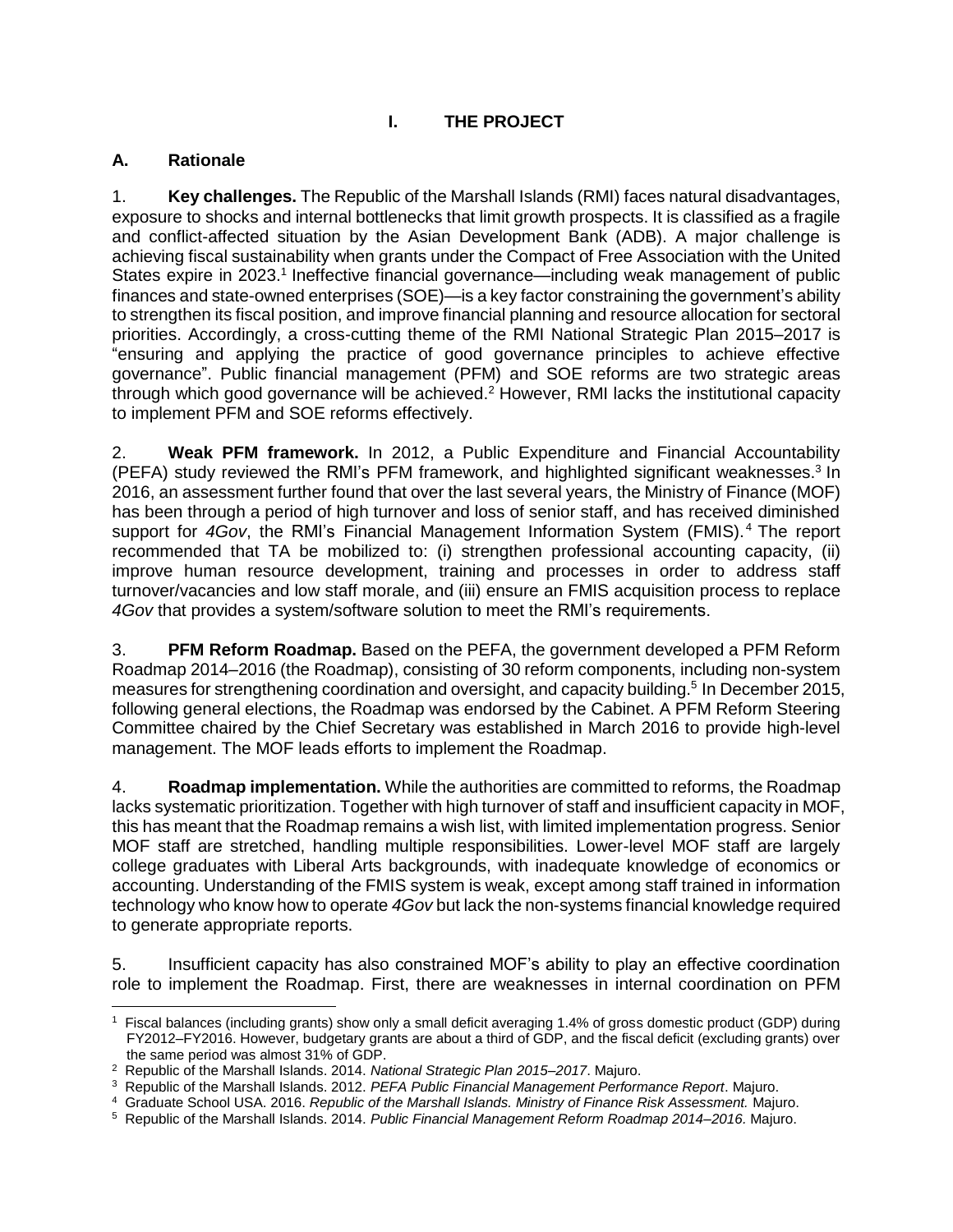issues between agencies such as MOF, the Economic Policy Planning and Statistics Office, the Office of Compact Implementation in the Ministry of Foreign Affairs, and line ministries. Agencies outside MOF have insufficient understanding of their financial reporting responsibilities and are often unable to comply with core financial regulations. Second, there is a need for better donor coordination. Key partners supporting PFM reforms include ADB, the World Bank, the Pacific Financial Technical Assistance Centre (PFTAC), and the European Union. MOF must establish an effective coordination mechanism among them to ensure that PFM reform efforts achieve timely results, while avoiding duplication or contradictory advice.

6. **Fiscal burden of SOEs.** Moreover, the SOE sector, presently comprising 11 public enterprises, continues to underperform. Stemming SOE losses and hence the requirement for substantial fiscal transfers is considered a critical part of overall PFM reforms. The government provides subsidies to SOEs to fund community service obligations (CSOs), with non-commercial objectives related to delivery of public services. Annual transfers to SOEs during FY2010–FY2014 averaged 4.8% of gross domestic product, among the highest in the Pacific, and exceeded capital expenditures each year. However, the government is not in a position to determine whether the subsidies to SOEs are funding CSOs or SOE inefficiencies.

7. **SOE Act implementation.** The SOE Act of RMI was adopted in October 2015 to strengthen corporate governance and monitoring of SOEs, with support from ADB through its Private Sector Development Initiative (PSDI).<sup>6</sup> The SOE Act contains a corporate governance framework (although elected officials can remain on SOE boards). The PSDI TA is providing assistance for the implementation of the SOE Act, including on greater transparency, accountability, and disclosure among SOEs. Although the MOF is responsible for implementing the SOE Act, capacity limitations and insufficient understanding within MOF of their SOE monitoring role have constrained effective implementation. Line ministries and senior managers from SOEs are also often unable to meet the Act's reporting and accountability requirements.

8. **Government's request.** In February 2016, the government requested ADB for an institutional strengthening project that would support MOF's efforts to implement overall PFM reforms. Following this request, a \$2 million ADF project grant was included in ADB's lending pipeline for 2017,<sup>7</sup> which would: (i) help MOF to prioritize and implement RMI's PFM Reform Roadmap, and (ii) provide operational support to SOE reforms complementing the policy and legislative support being provided by PSDI.

### **B. Proposed Solutions**

9. ADB proposes to support the RMI government through a project grant to address the low institutional capacity of the MOF to implement PFM and SOE reforms effectively. The impact will be more effective governance achieved in the RMI, in alignment with the national strategic plan (para. 1). The outcome will be improved public financial management. The outputs will be: (i) institutional capacity to implement the PFM Reform Roadmap strengthened; and (ii) institutional capacity to implement SOE reforms strengthened. $8$ 

10. **Support for Roadmap implementation.** To achieve the first output, a Reform Coordination Unit (RCU) reporting to the Secretary for Finance will be established.

 $\overline{a}$ <sup>6</sup> ADB. 2010. *Republic of the Marshall Islands: Supporting Public Sector Program.* Manila; ADB. 2010. *Pacific Economic Management–Enhanced Economic Management (Subproject 2).* Manila; and ADB. *Pacific Private Sector Development Initiative Phase II.* Manila.

<sup>7</sup> ADB. 2016. *Marshall Islands 2017–2019. Country Operations Business Plan*. Manila.

<sup>&</sup>lt;sup>8</sup> The design and monitoring framework is in Appendix 1.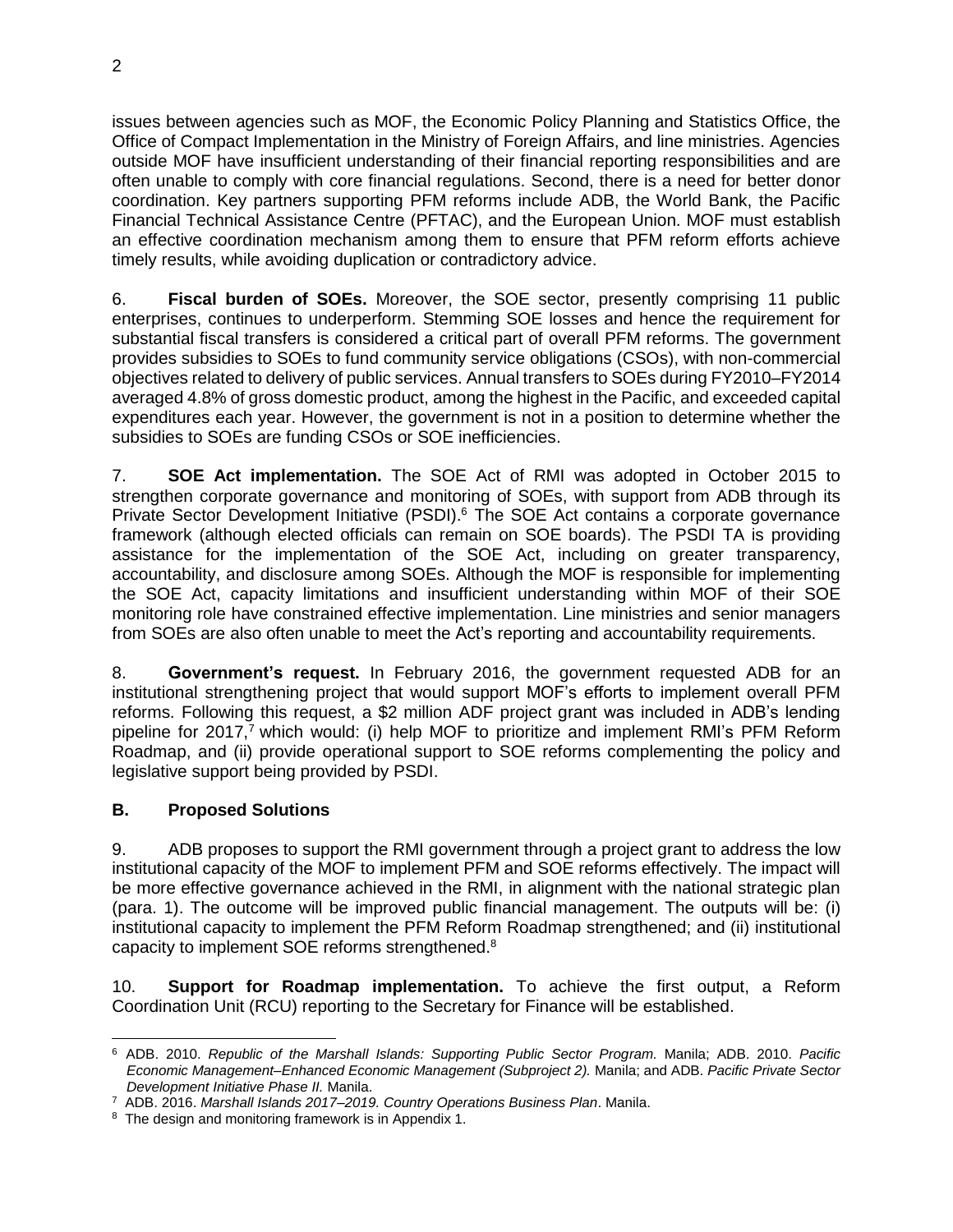An international consultant will be hired as Advisor to MOF on matters related to PFM reforms. The Advisor will be substantially based in Majuro (i.e., 7–8 months a year) for the project duration, and report to the Secretary for Finance as RCU team leader. The Advisor will also supervise the other consultants in the RCU.

(ii) A team of 4 full-time national consultants will be hired as RCU members. The positions are tentatively expected to cover accounting, budgeting, human resources and treasury systems, and will be finalized during project preparation. They will be local individuals who can potentially stay on beyond the project duration (funded by the government or partners), becoming a sustainable project management unit for reforms.

11. The RCU will support Secretary for Finance to coordinate internally across government agencies and externally among development partners to prioritize and implement PFM reforms. Under the oversight of the Secretary for Finance, the RCU will first prepare a sequenced and prioritized action plan based on the Roadmap. The plan can provide a foundation for better coordination between development partners and the government on core PFM reforms such as improving the annual budgeting process, advancing the establishment of a medium term budgeting framework, strengthening public procurement, appropriate FMIS acquisition and capacity and organizational development. The RCU will also provide advisory services on human resource development and training, and process improvements within MOF. The RCU will be responsible for regular updates of the National Strategic Plan in alignment with the current budget; hands-on functional training on the budget, accounting and auditing processes to MOF and line ministries; and preparing a plan to upgrade human resources to bring MOF's staff strength and skills in line with the requirements of the Financial Management Act. The human resource plan will contain appropriate provisions for training female staff and appointing additional qualified women.

12. **Support for SOE reforms.** To achieve the second output, the project grant will support the appointment of an international SOE reform expert with experience in establishing SOE monitoring functions, and an international SOE reform expert with experience in costing and contracting CSOs, for a period of 6 months each. The two experts will report to the Secretary for Finance, and work closely with PSDI. The first expert will help establish and train an SOE monitoring unit within MOF. Capacity within the unit will be built to monitor SOE performance and ensure the government gets value-for-money from its fiscal support to SOEs. The second expert will help identify and cost legitimate CSOs so that fiscal transfers can be restricted to legitimate CSOs and/or CSOs can be contracted out. The CSO costing will take into account public service delivery targets of SOEs, which are largely involved in providing utilities, banking, transportation and telecommunications services to the population.

13. **Alignment with country strategy.** The proposed project is consistent with ADB's Pacific Approach 2016-2020, which serves as the overall Country Partnership Strategy for the RMI, and supports (i) PFM improvements in order to achieve the outcome of greater resilience to external economic and financial shocks, and (ii) increased financial efficiency of SOEs in order to achieve the outcome of a more conducive environment for business.<sup>9</sup>

### **C. Proposed Financing Plans and Modality**

14. The total cost of the project is estimated to be \$2.3 million. The RMI government has requested a grant of \$2.0 million from ADB's Special Funds resources. <sup>10</sup> The government will

 $\overline{a}$ 9 ADB. 2016. *Pacific Approach 2016–2020.* Manila.

<sup>10</sup> The RMI is an Asian Development Fund grant country.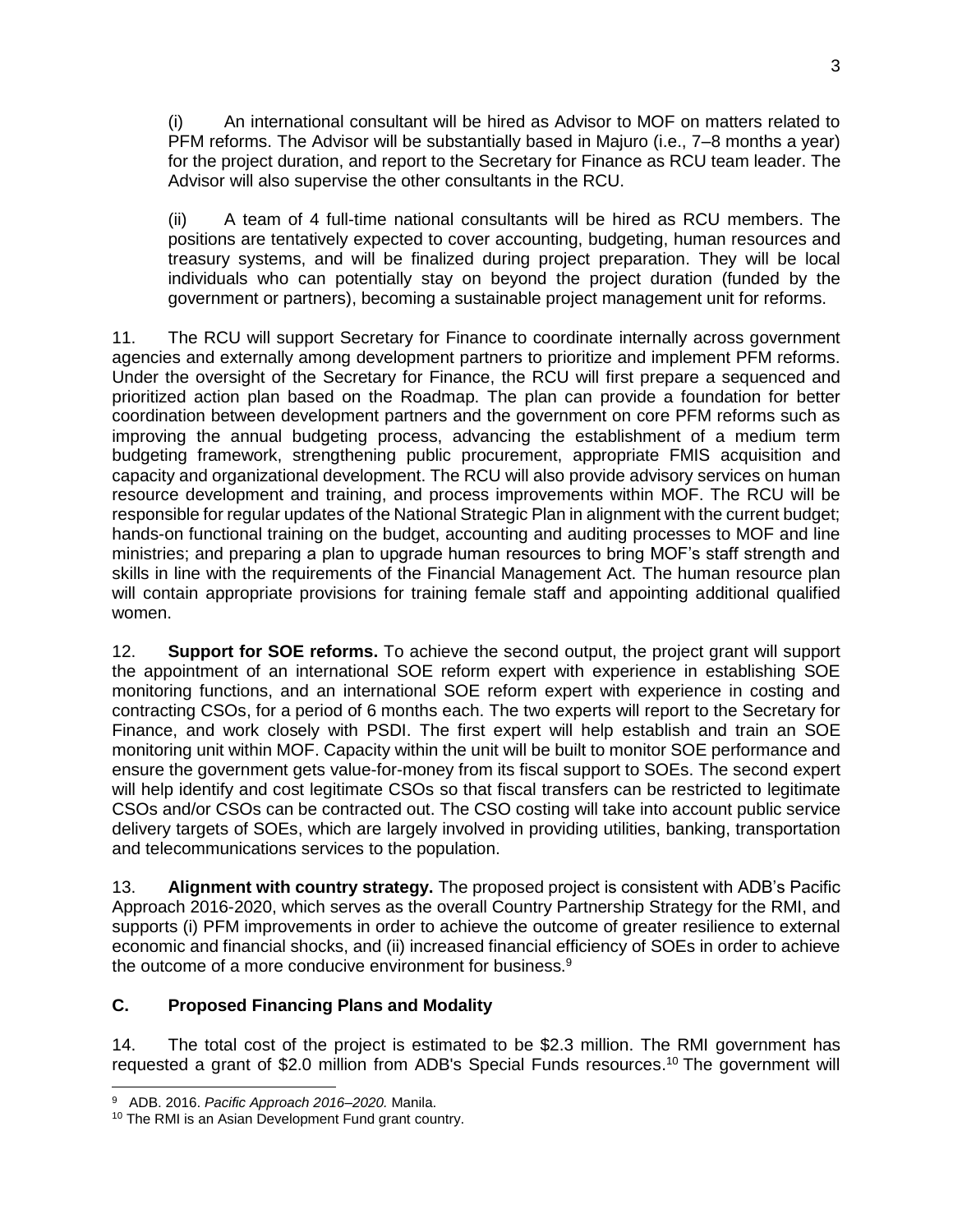provide support, including staff time, office space and supplies, transportation, secretarial assistance, and other in-kind contributions estimated at \$0.3 million. The PFM Roadmap reforms are estimated to account for \$1.6 million of ADB financing, and the SOE reforms for the remainder. There is no immediate partner cofinancing. However, the project will act to improve donor coordination, as the RCU (once established) can help to channel donor funds towards appropriate PFM activities and coordinate with parallel financed initiatives. In this respect, additional partner financing for RMI's PFM reforms is expected to be mobilized during project implementation.

|                                                          | <b>Amount</b> | <b>Share of Total</b> |
|----------------------------------------------------------|---------------|-----------------------|
| <b>Source</b>                                            | $($$ million) | $\frac{1}{2}$         |
| Asian Development Bank                                   |               |                       |
| Special Funds (Asian Development Fund) resources (grant) | 2.0           | 87                    |
| Government (in-kind contributions)                       | 0.3           | 13                    |
| Total                                                    | 2.3           | 100                   |

#### **Table 1: Tentative Financing Plan**

Source: Asian Development Bank estimates.

#### **D. Implementation Arrangements**

15. The MOF is expected to function as both the executing and the implementing agencies. Consultant recruitment is proposed to be delegated to ADB. The PFM Reform Steering Committee will provide oversight and strategic guidance to the RCU. A separate project management unit is not envisaged.

| <b>Aspects</b>                   | <b>Arrangements</b>        |
|----------------------------------|----------------------------|
| Indicative implementation period | November 2017-October 2020 |
| Indicative completion date       | 31 October 2020            |
| Management                       |                            |
| Executing agency                 | Ministry of Finance        |
| (ii)<br>Implementing agency      | Ministry of Finance        |

#### **Table 2: Indicative Implementation Arrangements**

Source: Asian Development Bank estimates.

16. For the RCU, the project is expected to mobilize 24 person-months of an individual international consultant as Advisor, and 144 person-months of 4 individual national consultants. For SOE reforms, the project is additionally expected to mobilize 12 person-months of 2 individual international consultants. All consultants will be recruited following ADB's Guidelines on the Use of Consultants (2013, as amended from time to time). Project disbursements will be in accordance with ADB's Loan Disbursement Handbook (2015, as amended from time to time).

17. Consultants will be required to submit annual progress reports to the MOF. Specific technical outputs will be outlined in the consultants' terms of reference. Evaluation of their performance will also be based on the findings of assessments by ADB and development partners, such as ADB's country performance assessment score (quality of budgetary and financial management) for the RMI and the next PEFA study. Additional financing by ADB may be considered if the project is judged to perform well.

### **II. PROJECT PREPARATION AND READINESS**

18. It is proposed that advance contracting be undertaken for consultants, to enhance project readiness. No project design advance or new TA grant or loan is required. Due diligence work will be conducted using existing TA (para. 21). Retroactive financing is not planned.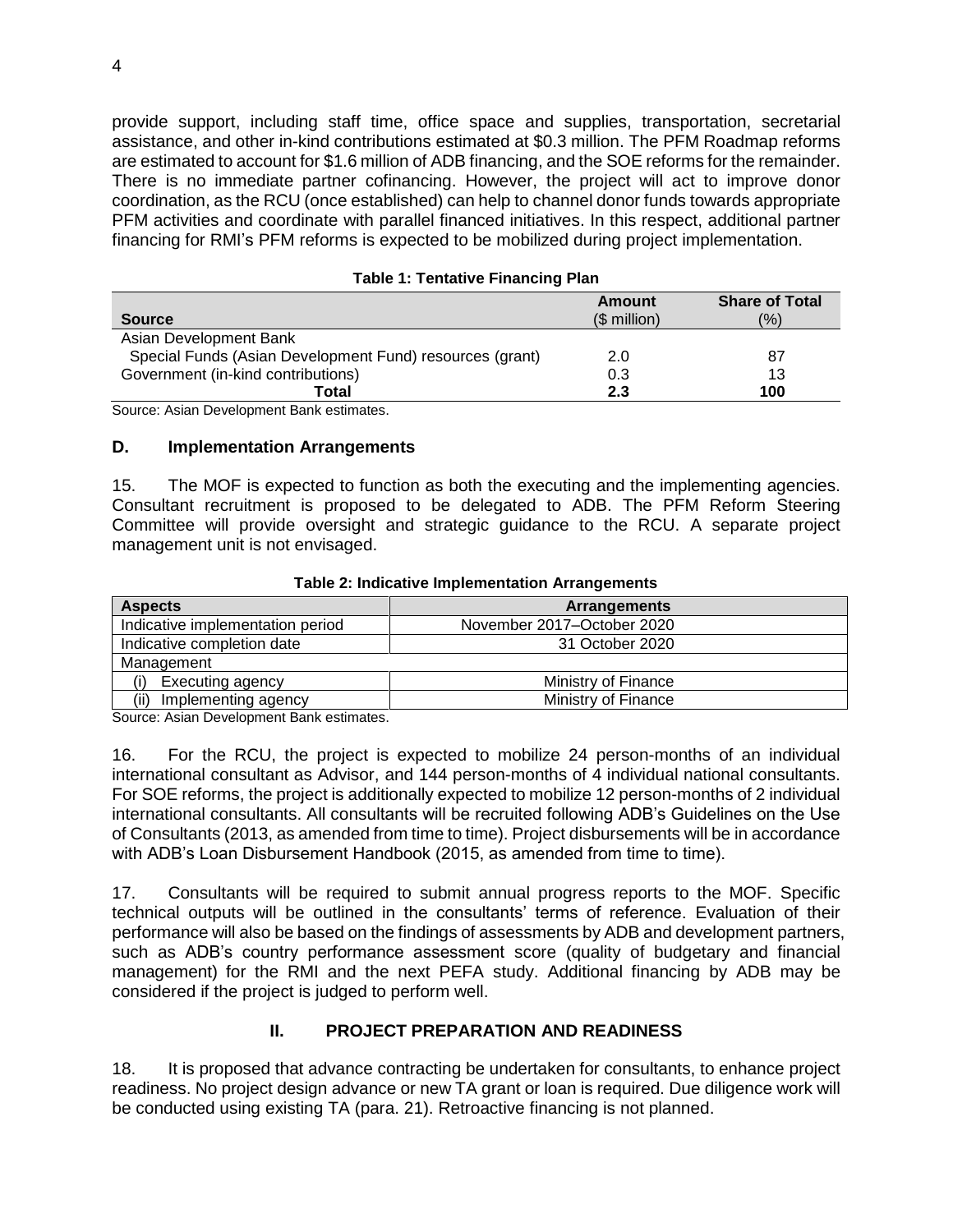### **III. DELIBERATIVE AND DECISION-MAKING ITEMS**

### **A. Risk Categorization**

19. The project is categorized as "low risk" because (i) the amount financed by ADB is below \$200 million (\$2 million); (ii) ADB has a sound record of implementation of advisory TA undertaking similar tasks in the Pacific region,<sup>11</sup> (iii) the MOF has experience with ADB project implementation,<sup>12</sup> and (iv) the proposed safeguard categorization is other than A.

### **B. Project Procurement Classification**

20. The project procurement classification is proposed as "B". Only individual consultants will be procured under the project. Contracts are not complex or high value, and the executing and implementing agency are the same. It is proposed that consultant recruitment be delegated to ADB by the RMI authorities.

### **C. Scope of Due Diligence**

21. The following due diligence work will be undertaken during project development, using funds from TA 8581-REG: *Strengthening Public Sector Management in the North Pacific*.

| <b>Due Diligence Outputs</b>                   | To be undertaken by            |  |
|------------------------------------------------|--------------------------------|--|
| Financial management assessment                | TA grant                       |  |
| Economic analysis                              | Staff                          |  |
| Safeguard screening and categorization results | Staff                          |  |
| Initial poverty and social analysis            | Staff                          |  |
| Project administration manual                  | Staff (with consultant inputs) |  |
| Risk assessment and management plan            | Staff (with consultant inputs) |  |
| Sector assessment                              | Staff (with consultant inputs) |  |

#### **Table 3: Proposed Due Diligence**

Source: Asian Development Bank estimates.

22. The sector assessment will be undertaken in-house. This will be informed by a skills gap assessment of the MOF, currently under way using TA 8581-REG. The output of the skills gap assessment is expected to be a skills and staffing audit report clearly articulating the gaps, as well as the skills and staffing profile required to perform the core PFM functions. The assessment will highlight any gender issues in MOF staffing. This will also be used by the RCU to subsequently draw up a plan to upgrade MOF's human resources, and as a basis for assessing achievement of outputs when the project closes. The financial management and procurement capacity of the MOF will be assessed using individual consultants under TA 8581-REG. The economic due diligence will be undertaken by staff.

 <sup>11</sup> ADB has provided successful TA supporting PFM and SOE reforms in other small Pacific countries facing similar capacity constraints, including: Kiribati [ADB. 2008. *Republic of Kiribati: Economic Management and Public Sector Reform* (TA 7166–KIR)]; and Tuvalu [ADB. 2008. *Tuvalu: Capacity Development for Public Financial Management* (TA 7161–TUV)]. The RMI also previously received TA to prepare an official debt management strategy and a law on fiscal responsibility, as well as capacity building on fiscal management, through the Pacific Economic Management regional technical assistance facility [ADB. 2009. *Pacific Economic Management*–*Response to the Global Crisis* (Subproject 1) (TA 7280–REG); and ADB. 2010. *Pacific Economic Management*–*Enhanced Economic Management* (Subproject 2) (TA 7681–REG)], which were likewise rated as highly successful.

<sup>12</sup> The MOF has experience as the executing agency in several ADB projects including the *Marshall Islands: Public Sector Program—Subprograms 1 and 2*. While the executing agency was rated less than satisfactory under the program, risks are mitigated since the proposed PFM project has a simpler design and ADB will work closely with the MOF on consultant procurement and management.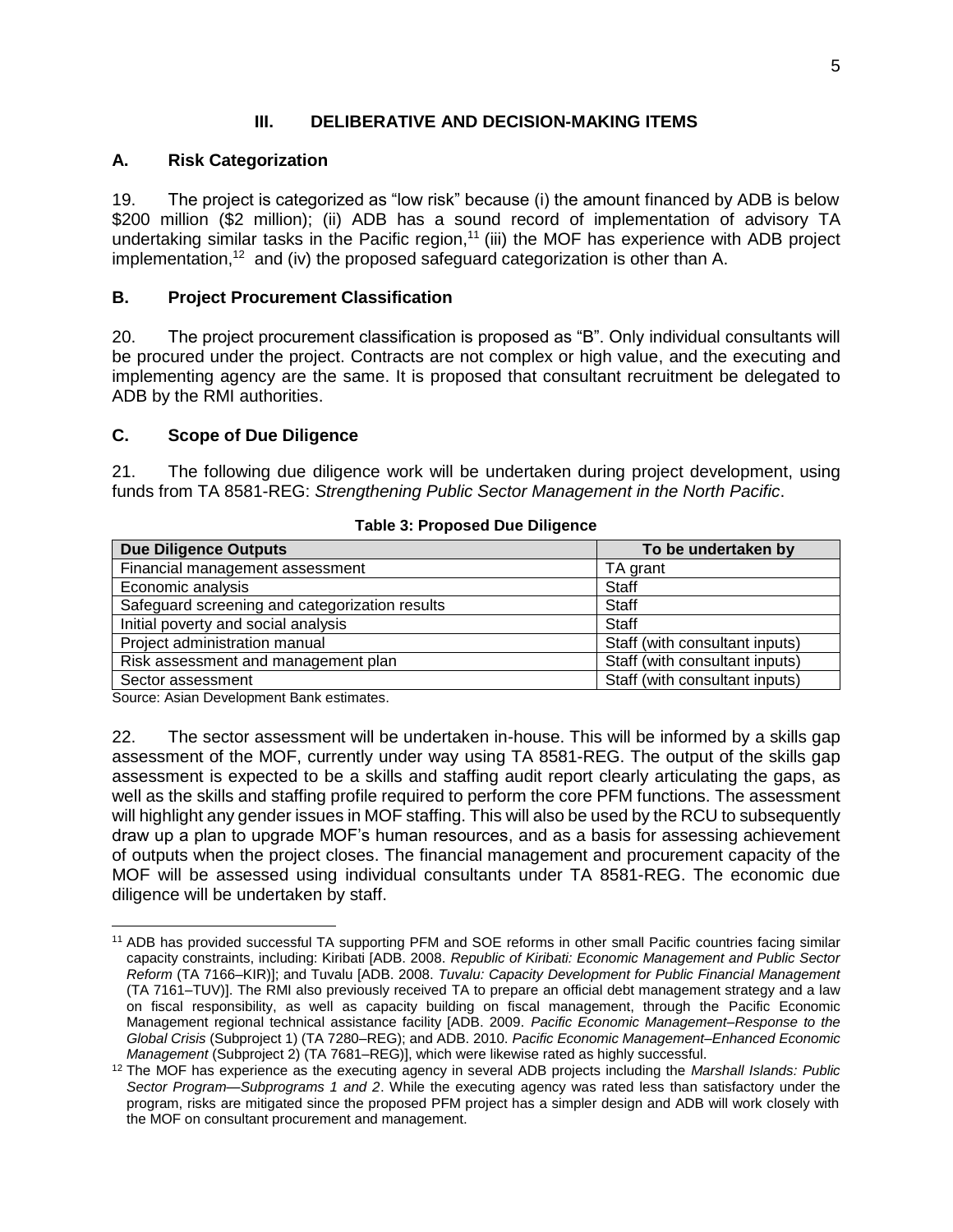23. The project is confirmed as category C for environment, indigenous peoples and involuntary resettlement since the project proposes only advisory inputs. The project is also proposed to be categorized as having some gender elements. Measures to ensure benefits to women will be incorporated in the project design, including (i) preference to appointing women in the RCU and SOE Monitoring Unit; (ii) at least 35% women receiving PFM training services; (iii) reduced skills gap particularly for women staff within MOF through hands-on functional training; and (iv) priority to costing CSOs for basic social services that impact women disproportionately.

### **D. Processing Schedule and Sector Group's Participation**

24. Table 4 presents the proposed processing schedule. Assistance and advice from the sector groups will be sought on an ongoing basis, as required.

| <b>Milestones</b>       | <b>Expected Completion Date</b> |  |  |
|-------------------------|---------------------------------|--|--|
| 1. Grant fact-finding   | 30 June 2017                    |  |  |
| 2. Staff review meeting | 15 July 2017                    |  |  |
| 3. Grant negotiation    | 29 July 2017                    |  |  |
| 4. Board consideration  | 29 September 2017               |  |  |
| 5. Grant signing        | 30 October 2017                 |  |  |

**Table 4: Processing Schedule by Milestone**

Source: Asian Development Bank estimates.

### **E. Key Processing Issues and Mitigating Measures**

25. The following are the key risks and proposed mitigation measures during processing.

| <b>Key Processing Issues</b>                  | <b>Proposed Approaches and/or Mitigation Measures</b>  |
|-----------------------------------------------|--------------------------------------------------------|
| 1. Mobilization of consultants delayed due to | Consultant recruitment is proposed to be delegated     |
| selection procedures / clearances.            | to ADB, and advance contracting will be used. ADB's    |
|                                               | local development coordination office will help to     |
|                                               | follow up with any MOF clearances required.            |
| 2. Lack of coordination among development     | ADB will work closely with World Bank and other        |
| partners leads to contradictory advice or     | partners during project preparation, and the RCU will  |
| duplication of efforts.                       | help with partner coordination after it is functional. |
| 3. Administrative commitment to the proposed  | ADB has discussed the proposed design with the         |
| project design decreases, as alternative      | authorities at high levels, including the Minister of  |
| reform priorities emerge.                     | Finance and the PFM Reform Steering Committee,         |
|                                               | and has their support. The project will be processed   |
|                                               | in close coordination with the authorities.            |

#### **Table 5: Issues, Approaches and Mitigation Measures**

ADB = Asian Development Bank; PFM = public financial management; RCU = Reform Coordination Unit. Source: Asian Development Bank.

26. ADB will coordinate closely with partners to ensure that respective reform efforts are complementary. The World Bank is also expected to provide support for PFM activities in RMI in 2018, with an initial focus on the FMIS and reporting processes. Additionally, PFTAC is expected to provide assistance to the government in developing a medium term fiscal framework. Once established and functional, the RCU can provide advice and inputs on the adoption of the most appropriate fit-for-purpose FMIS solution, as well as help to identify and implement core nonsystems improvements that will be needed to ensure a timely and user-friendly replacement for *4Gov.* The RCU can work with PFTAC, to build MOF's capacity to undertake fiscal work.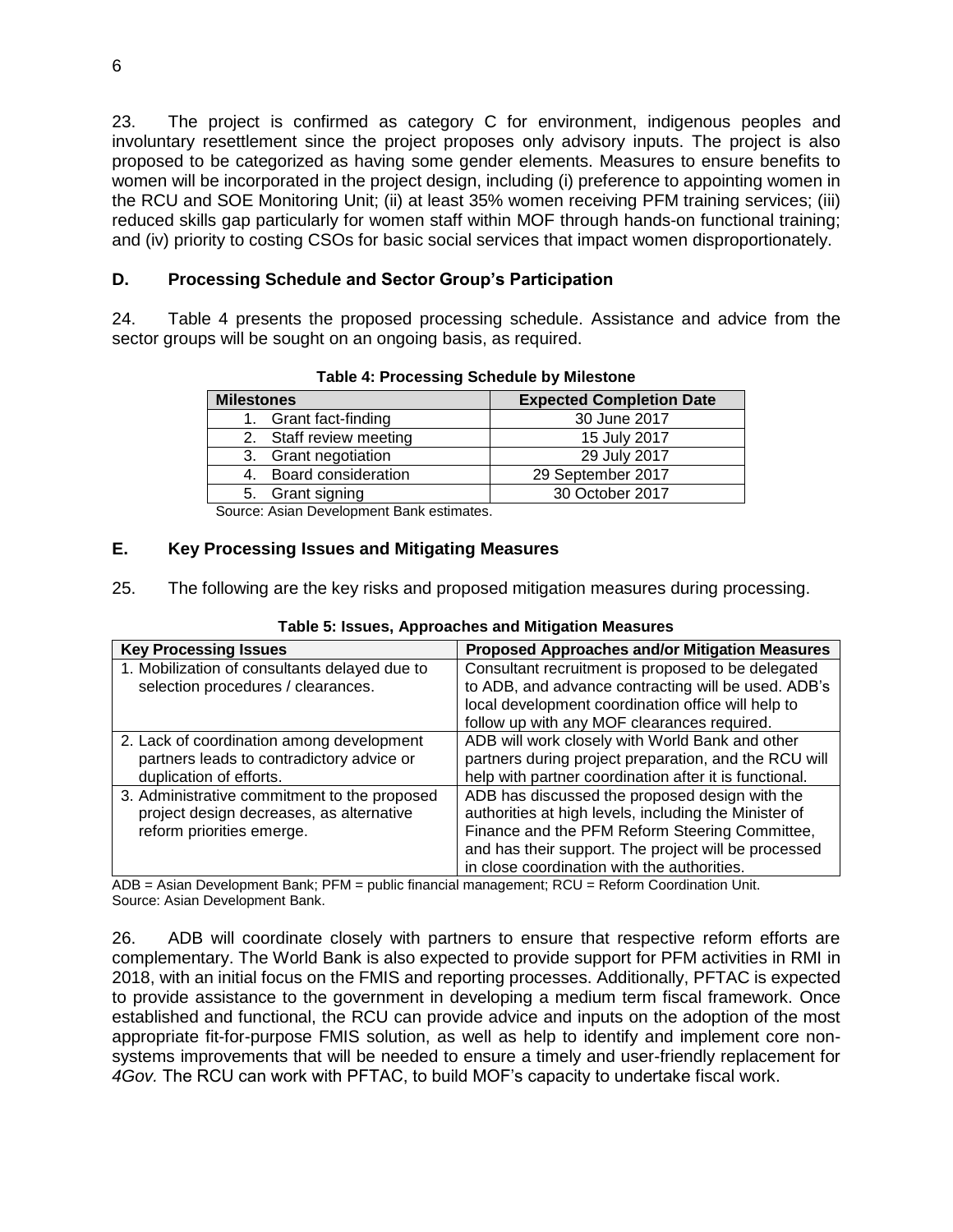## **DESIGN AND MONITORING FRAMEWORK**

|  |  | <b>Impact of the Project</b> |
|--|--|------------------------------|
|--|--|------------------------------|

More effective governance achieved\*

(\*RMI National Strategic Plan 2015–2017)

| $($ Two Production Chalcyle Fight 2010–2017)                                       |                                                                                                                                                                                |                                                                                                   |                                                                                                                             |  |  |
|------------------------------------------------------------------------------------|--------------------------------------------------------------------------------------------------------------------------------------------------------------------------------|---------------------------------------------------------------------------------------------------|-----------------------------------------------------------------------------------------------------------------------------|--|--|
| <b>Results Chain</b>                                                               | <b>Performance Indicators with</b><br><b>Targets and Baselines</b>                                                                                                             | <b>Data Sources and</b><br><b>Reporting</b>                                                       | <b>Risks</b>                                                                                                                |  |  |
| <b>Outcome</b>                                                                     |                                                                                                                                                                                |                                                                                                   |                                                                                                                             |  |  |
| Public financial<br>management<br>improved                                         | By the end of 2020<br>a. Country performance<br>assessment score for quality<br>of budgetary and financial<br>management increased by<br>0.5 points Baseline: 3.0<br>(2016)    | a. ADB annual report<br>on the country<br>performance<br>assessment exercise                      | <b>External shocks</b><br>undermine reform<br>efforts and shift<br>government attention<br>away from the reform<br>program. |  |  |
|                                                                                    | b. Number of D/D+ scores in<br>PEFA falls by 5 or more<br>Baseline: 21 of 35 (2012)                                                                                            | b. PEFA report or<br>equivalent<br>assessment                                                     | Political commitment to<br>public financial<br>management<br>decreases.                                                     |  |  |
|                                                                                    | c. Fiscal transfers to SOEs<br>decline<br>Baseline: 6.4% of GDP<br>(2015)                                                                                                      | c. IMF Article IV<br>reports                                                                      |                                                                                                                             |  |  |
| <b>Outputs</b>                                                                     |                                                                                                                                                                                |                                                                                                   |                                                                                                                             |  |  |
| 1. Institutional<br>capacity to<br>implement PFM<br>Reform Roadmap<br>strengthened | By the end of 2020<br>1a. At least 3 functional<br>training sessions a year<br>provided by RCU, with<br>women comprising at least<br>35% of trainees<br>Baseline: Training not | 1a. Annual progress<br>reporting by MOF                                                           | Mobilization of<br>consultants delayed due<br>to timely non-availability<br>of suitable qualified<br>experts.               |  |  |
|                                                                                    | provided (2017)<br>1b. At least 6 Roadmap<br>reforms certified<br>implemented, as per<br>updated and sequenced<br>Roadmap action plan<br>Baseline: Not certified (2017)        | 1b. Annual progress<br>reporting by MOF,<br>corroborated by<br>development partners               | Lack of or delay in<br>partner TA to support<br>implementation of PFM<br>Reform Roadmap<br>undermines reform<br>pace.       |  |  |
|                                                                                    | 1c. Skills gap in MOF<br>assessed to be lower<br>Baseline: Results from 2017<br>skills gap assessment<br>undertaken under project<br>preparatory TA <sup>a</sup> (2017)        | 1c. Updated skills<br>assessment to be<br>undertaken end-2020<br>(including functional<br>skills) |                                                                                                                             |  |  |
| 2. Institutional<br>capacity to<br>implement SOE                                   | By the end of 2020<br>2a. SOE monitoring unit<br>established and staffed                                                                                                       | 2a. Cabinet order /<br>decision                                                                   |                                                                                                                             |  |  |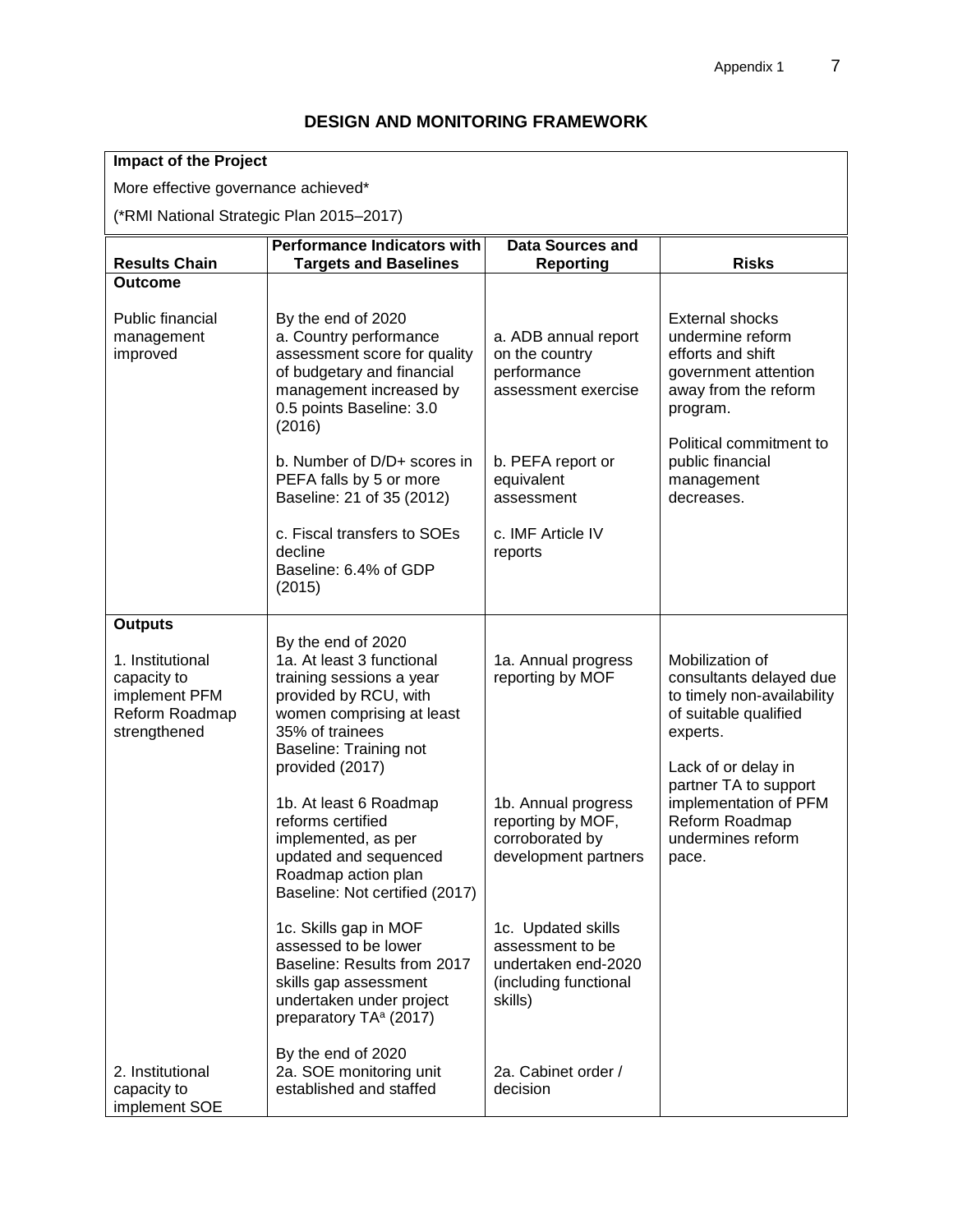| <b>Results Chain</b>    | <b>Performance Indicators with</b><br><b>Targets and Baselines</b>                                                                                                                                            | Data Sources and<br>Reporting        | <b>Risks</b> |
|-------------------------|---------------------------------------------------------------------------------------------------------------------------------------------------------------------------------------------------------------|--------------------------------------|--------------|
| reforms<br>strengthened | within MOF, including at<br>least 35% women staff<br>Baseline: Not established<br>(2017)<br>2b. Report with cost<br>assessment of legitimate<br>CSO <sub>s</sub> prepared<br>Baseline: Not prepared<br>(2017) | 2b. Copy of report with<br>CSO costs |              |

#### **Key Activities with Milestones**

- 1. Contract consultants under project grant by Q4 2017
- 2. Prepare prioritized and updated action plan based on PFM Reform Roadmap by Q1 2018
- 3. Prepare a training plan for MOF by Q2 2018
- 4. Assess costs of legitimate CSOs by Q2 2018
- 5. Establish SOE monitoring unit within MOF by Q3 2018
- 6. Provide PFM policy and technical advice and capacity development through RCU (Q1 2018 to Q4 2020)
- 7. Progress reporting by MOF on performance of RCU by Q4 2018, Q4 2019 and Q4 2020

#### **Project Management Activities**

Continue regular monitoring and supervision until Q4 2020 Manage contracts from Q4 2017 until Q4 2020 Provide timely progress reports until Q4 2020 Carry out regular accounting and annual audits

#### **Inputs**

ADB: \$2.0 million (grant) Government: \$0.3 million (in-kind contributions)

#### **Assumptions for Partner Financing**

NA

ADB = Asian Development Bank, CSO = community service obligations, DMF = Design and Monitoring Framework, GDP = gross domestic product, MOF = Ministry of Finance; PEFA = public expenditure and financial accountability; PFM = public financial management; RCU = Reform Coordination Unit; RMI = Republic of the Marshall Islands; SOE = state-owned enterprise

 $Q =$  quarter

Source: Asian Development Bank.

a A baseline skills gap assessment is presently under way , financed by TA 8581-REG: *Strengthening Public Sector Management in the North Pacific*. Findings from this assessment will be used to derive quantitative indicators that can be used in the final Design and Monitoring Framework.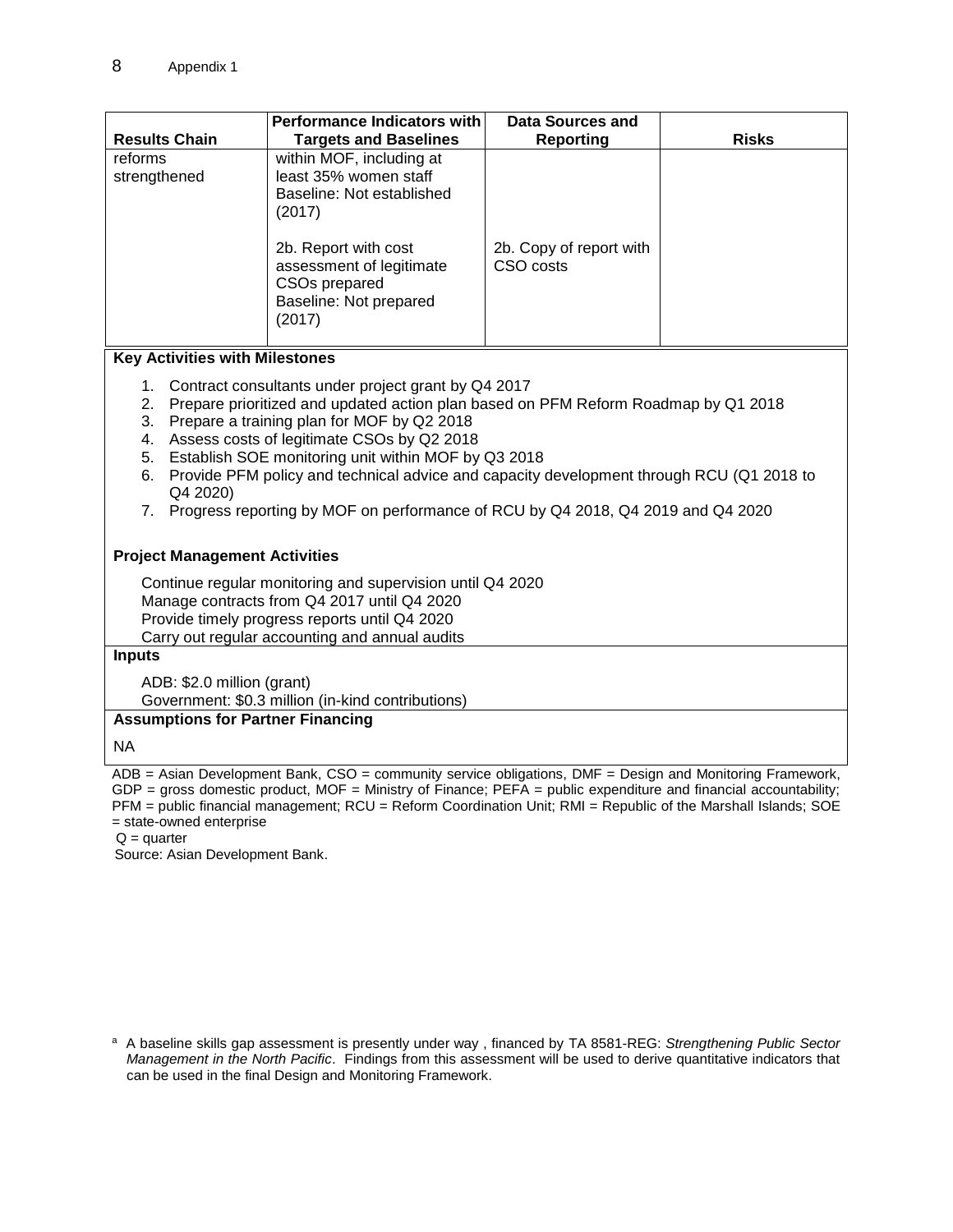# **PROJECT PROCUREMENT CLASSIFICATION**

| <b>Characteristic</b>                                                                                                                                                                                                                    | <b>Assessor's Rating:</b>            |  |  |  |
|------------------------------------------------------------------------------------------------------------------------------------------------------------------------------------------------------------------------------------------|--------------------------------------|--|--|--|
| Is the procurement environment risk for this project assessed to be<br>high based on the country and sector and/or agency risk<br>assessments?                                                                                           | ⊠Yes □No                             |  |  |  |
| Are multiple (typically more than three) and/or diverse executing<br>agencies and/or implementing agencies envisaged during project<br>implementation? Do they lack prior experience in implementation<br>under an ADB-financed project? | □Yes ⊠No □Unknown                    |  |  |  |
| Are multiple contract packages and/or complex and high-value<br>contracts (compared with recent externally financed projects in the<br>developing member country [DMC]) expected?                                                        | □Yes ⊠No □Unknown                    |  |  |  |
| Does the project plan to use innovative contracts (public-private<br>partnership, performance-based, design and build, operation and<br>maintenance, etc.)?                                                                              | □Yes ⊠No □Unknown                    |  |  |  |
| Are contracts distributed in more than three geographical locations?                                                                                                                                                                     | □Yes ⊠No □Unknown                    |  |  |  |
| Are there significant ongoing contractual and/or procurement issues<br>under ADB (or other externally) financed projects? Has<br>misprocurement been declared in the DMC?                                                                | □Yes ⊠No □Unknown                    |  |  |  |
| Does the DMC have prolonged procurement lead times, experience<br>implementation delays, or otherwise consistently fail to meet<br>procurement time frames?                                                                              | ⊠Yes □No □Unknown                    |  |  |  |
| Do executing and/or implementing agencies lack capacity to<br>manage new and ongoing procurement? Have executing and/or<br>implementing agencies requested ADB for procurement support<br>under previous projects?                       | ⊠Yes □No □Unknown                    |  |  |  |
| Regional department's overall recommendation (Ananya Basu)                                                                                                                                                                               |                                      |  |  |  |
| Overall project categorization recommended                                                                                                                                                                                               | Category A<br>$\boxtimes$ Category B |  |  |  |
| <b>OSFMD's recommendation (Rafael Nadyrshin)</b>                                                                                                                                                                                         |                                      |  |  |  |
| Confirmed (dated 10 April 2017)                                                                                                                                                                                                          |                                      |  |  |  |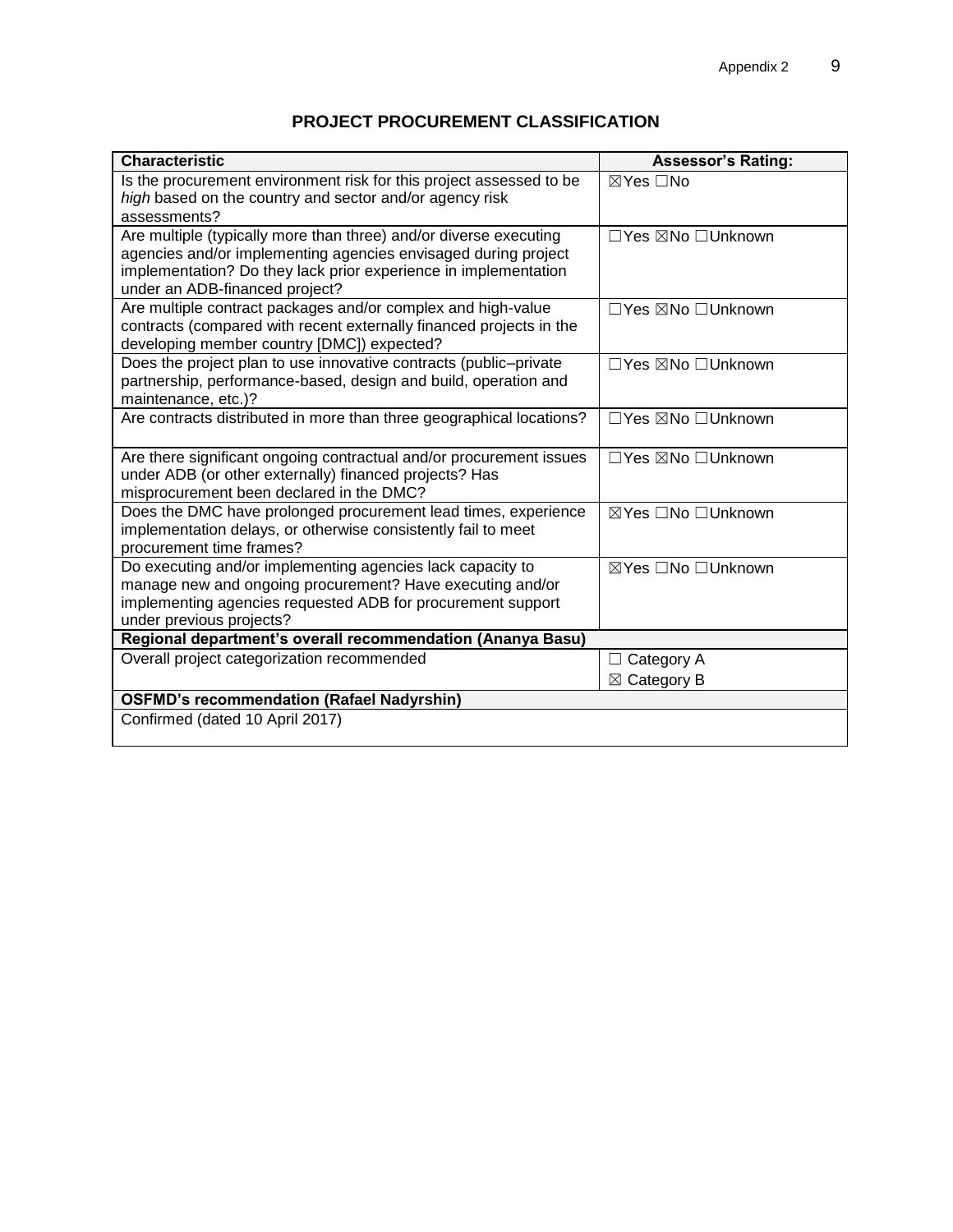# **INITIAL POVERTY AND SOCIAL ANALYSIS**

| Country:                                                                                                                                                                                                                                                                                                                                                                                                                                                                                                                                                                                                                                                                                                                                                                                                                                                                                                                                                                                                                                                                                                                                                                                                                                                                                                                                                                                                                                                                                                                          | Republic of the Marshall<br><b>Islands</b>        | Project Title:           | <b>Public Financial Management Project</b> |  |  |
|-----------------------------------------------------------------------------------------------------------------------------------------------------------------------------------------------------------------------------------------------------------------------------------------------------------------------------------------------------------------------------------------------------------------------------------------------------------------------------------------------------------------------------------------------------------------------------------------------------------------------------------------------------------------------------------------------------------------------------------------------------------------------------------------------------------------------------------------------------------------------------------------------------------------------------------------------------------------------------------------------------------------------------------------------------------------------------------------------------------------------------------------------------------------------------------------------------------------------------------------------------------------------------------------------------------------------------------------------------------------------------------------------------------------------------------------------------------------------------------------------------------------------------------|---------------------------------------------------|--------------------------|--------------------------------------------|--|--|
| Lending /<br>financing modality                                                                                                                                                                                                                                                                                                                                                                                                                                                                                                                                                                                                                                                                                                                                                                                                                                                                                                                                                                                                                                                                                                                                                                                                                                                                                                                                                                                                                                                                                                   | <b>Project Grant</b>                              | Department/<br>Division: | PARD/PAUS                                  |  |  |
|                                                                                                                                                                                                                                                                                                                                                                                                                                                                                                                                                                                                                                                                                                                                                                                                                                                                                                                                                                                                                                                                                                                                                                                                                                                                                                                                                                                                                                                                                                                                   | ı.<br>POVERTY IMPACT AND SOCIAL DIMENSIONS        |                          |                                            |  |  |
| A. Links to the National Poverty Reduction Strategy and Country Partnership Strategy                                                                                                                                                                                                                                                                                                                                                                                                                                                                                                                                                                                                                                                                                                                                                                                                                                                                                                                                                                                                                                                                                                                                                                                                                                                                                                                                                                                                                                              |                                                   |                          |                                            |  |  |
| The project impact is more effective financial governance in the Republic of the Marshall Islands (RMI). One of the<br>10 themes in the RMI's National Strategic Plan (NSP) 2015-2017 is "ensuring and applying the practice of good<br>governance principles to achieve effective governance". The RMI's Vision 2018 also prioritizes improving<br>governance. The project outputs will be improved institutional capacity to implement the public financial<br>management (PFM) Reform Roadmap and state-owned enterprise (SOE) reforms. The NSP's six strategic areas<br>under the good governance theme include PFM reforms and SOE management and reforms. This is consistent with<br>the Vision 2018 strategies to strengthen the financial and fiscal system, and create a favorable investment climate.                                                                                                                                                                                                                                                                                                                                                                                                                                                                                                                                                                                                                                                                                                                   |                                                   |                          |                                            |  |  |
| The project is also aligned with: (i) ADB's Strategy 2020 which features good governance and capacity development<br>as a key driver of change, (ii) ADB's Midterm Review of Strategy 2020 which commits that ADB will help strengthen<br>governance systems and institutional capacities to support effective, timely, and corruption-free delivery of public<br>services. It is consistent with ADB's Pacific Approach 2016-2020, which serves as the overall Country Partnership<br>Strategy for the RMI, and supports (i) PFM improvements in order to achieve the outcome of greater resilience to<br>external economic and financial shocks, and (ii) increased financial efficiency of SOEs in order to achieve the<br>outcome of a more conducive environment for business. Under ADB's 2013 Fragile and Conflict-Affected Situations<br>(FCAS) operational plan, ADB will provide greater capacity-building and institutional-strengthening support to FCAS<br>like the RMI.                                                                                                                                                                                                                                                                                                                                                                                                                                                                                                                                             |                                                   |                          |                                            |  |  |
| <b>Poverty Targeting</b><br>В.                                                                                                                                                                                                                                                                                                                                                                                                                                                                                                                                                                                                                                                                                                                                                                                                                                                                                                                                                                                                                                                                                                                                                                                                                                                                                                                                                                                                                                                                                                    |                                                   |                          |                                            |  |  |
| [TI-G) General Intervention nundividual or Household (TI-H) nundegraphic (TI-G) nun-Income MDGs (TI-M1, M2,<br>$etc.$ )                                                                                                                                                                                                                                                                                                                                                                                                                                                                                                                                                                                                                                                                                                                                                                                                                                                                                                                                                                                                                                                                                                                                                                                                                                                                                                                                                                                                           |                                                   |                          |                                            |  |  |
| The proposed project does not target a specific segment of the population of the RMI. It is intended to benefit the<br>general public through improved and more effective governance.                                                                                                                                                                                                                                                                                                                                                                                                                                                                                                                                                                                                                                                                                                                                                                                                                                                                                                                                                                                                                                                                                                                                                                                                                                                                                                                                             |                                                   |                          |                                            |  |  |
| C. Poverty and Social Analysis                                                                                                                                                                                                                                                                                                                                                                                                                                                                                                                                                                                                                                                                                                                                                                                                                                                                                                                                                                                                                                                                                                                                                                                                                                                                                                                                                                                                                                                                                                    |                                                   |                          |                                            |  |  |
| 1. Key issues and potential beneficiaries.<br>An ADB Assessment of Socio-Economic Vulnerability in the Marshall Islands (2015) showed poverty incidence at<br>38.4% for basic needs at population level and 36.6% at the household level. Income poverty in the RMI is greater<br>in the outer islands than in the major urban centers. The key issues facing the population are the lack of economic<br>opportunities, employment, or access to capital and technology, as well as the high cost of interisland transport and<br>the formidable challenge of initiating longer-term sustainable and inclusive growth. The gross domestic product,<br>budget, and balance of payments depend on foreign grants and transfers, especially under the Compact of Free<br>Association with the United States (US). The real economy is centered on the service sector, with productive sectors<br>like agriculture, industry, construction, and energy playing relatively minor roles. The public sector dominates the<br>economy and its growth, leaving the private sector to play a secondary role. With the gradual decrease of Compact<br>grants and the potential for declining wage income from the US military base in Kwajalein, economic prospects and<br>poverty trends are likely to worsen unless the government carries out fiscal and public sector reforms. The<br>diversification of the economy and a dynamic environment for private sector growth will open up opportunities for<br>income and employment growth. |                                                   |                          |                                            |  |  |
| The primary beneficiaries are the people of the RMI, who will benefit from long-term fiscal sustainability of the<br>government.                                                                                                                                                                                                                                                                                                                                                                                                                                                                                                                                                                                                                                                                                                                                                                                                                                                                                                                                                                                                                                                                                                                                                                                                                                                                                                                                                                                                  |                                                   |                          |                                            |  |  |
|                                                                                                                                                                                                                                                                                                                                                                                                                                                                                                                                                                                                                                                                                                                                                                                                                                                                                                                                                                                                                                                                                                                                                                                                                                                                                                                                                                                                                                                                                                                                   | 2. Impact channels and expected systemic changes. |                          |                                            |  |  |
| The project will contribute to poverty reduction in several ways. First, better PFM systems and more rigorous SOE<br>management will reduce fiscal deficits; improve government capacity to deal with external shocks; and create<br>foundations for sustainable, equitable, and inclusive pro-poor economic growth. This will improve prospects for a                                                                                                                                                                                                                                                                                                                                                                                                                                                                                                                                                                                                                                                                                                                                                                                                                                                                                                                                                                                                                                                                                                                                                                            |                                                   |                          |                                            |  |  |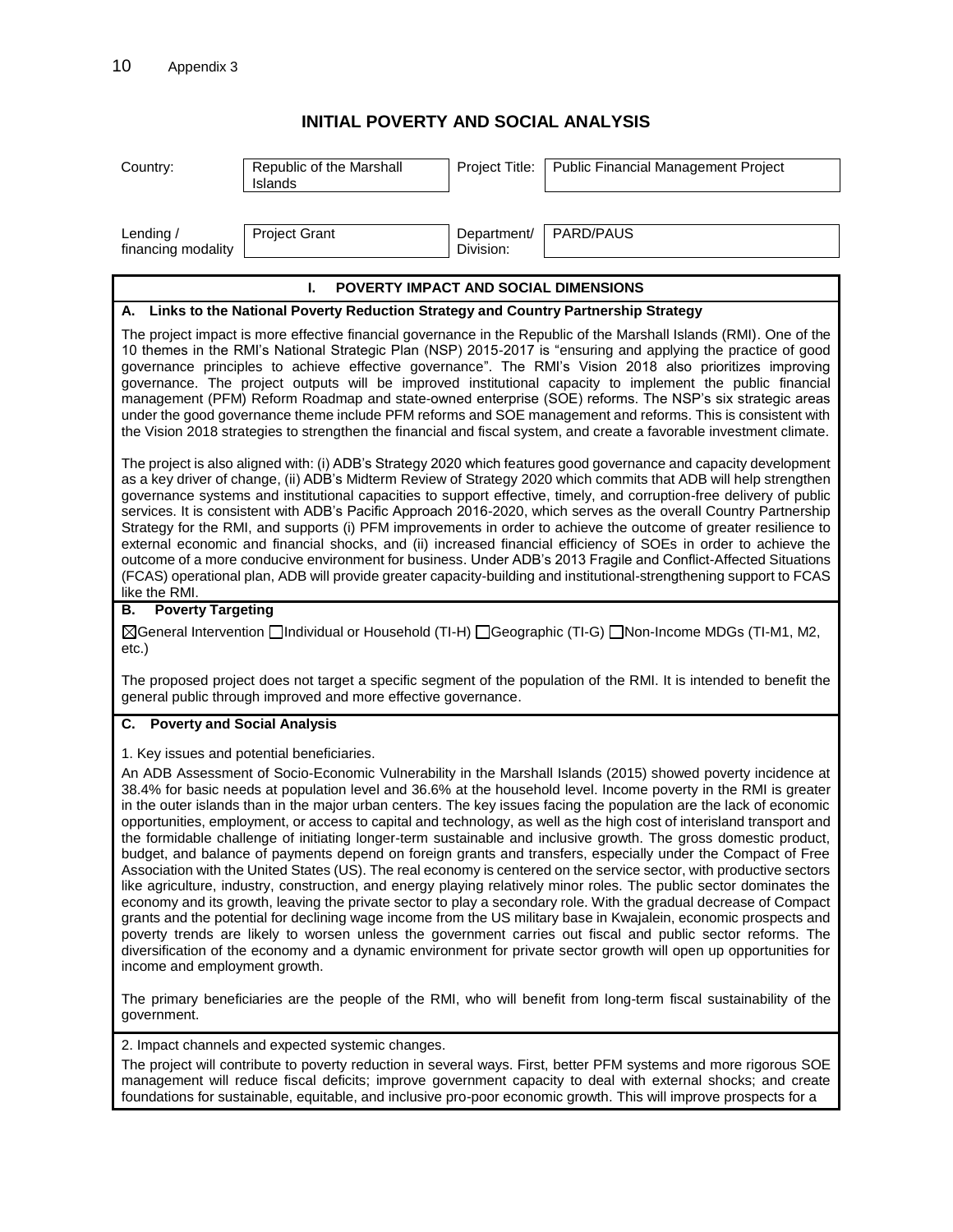smooth transition to the post-Compact era, which could otherwise create social and economic tension as public expenditure and employment shrink and poverty and deprivation worsen. Second, improving the efficiency of SOEs will reduce the burden that cash transfers place on the budget, and make additional resources available for development. Community service obligations (CSO) are crucially important, as underfunded CSOs are one of the key factors driving poor financial performance in SOEs. Also informal CSOs have a negative fiscal impact. There is little transparency and accountability around their identification and funding and their true cost and effectiveness in delivering the desired social policy outcome cannot be measured. Costing legitimate CSOs as supported under the project will be a critical first step towards reducing fiscal transfers. It will allow the government to identify the costs of inefficiencies, adjust subsidies, and contract out CSOs.

The RMI's NSP's themes include empowering people and communities to reduce the incidence of "access related" poverty through improvements in all areas including social, economic environment, governance and infrastructure, and ensuring that outer islands populations receive access to all necessary services allowing all RMI citizens to enjoy high quality of life. External shocks also tend to affect the poor more adversely. Additional resources for development will allow the government to meet the NSP's poverty- and access-related objectives, and greater resilience to shocks will benefit the poor. Greater efficiency and effectiveness in the public sector will lift the quality of education and health care, which currently absorb about half the budget.

3. Focus of (and resources allocated in) the PPTA or due diligence.

The primary focus of the due diligence will include: (i) a skills gap analysis of the Ministry of Finance with respect to its PFM responsibilities and (ii) project preparatory due diligence.

4. Specific analysis for policy-based lending.

NA

#### **II. GENDER AND DEVELOPMENT**

1. What are the key gender issues in the sector/subsector that are likely to be relevant to this project or program?

There are no specific gender issues related to the sector. RMI's score on the Gender-related Development Index in 2008 was 0.708, giving RMI an 8th place ranking out of the 14 countries in the Pacific, which is a relatively lower ranking than in 2002. The 2009 MDG Progress Report showed that female participation in wage labor has increased over time. In 1967 only 14.9% of females in the labor force were actively participating in some type of formal, wage labor. This rate essentially doubled by 2011, reaching 35%. While the trend is encouraging, the 2011 RMI Census detailed report indicates that the RMI is a long way from achieving employment gender parity. Nonetheless, the RMI has made significant progress in improving female primary and secondary educational attainment. The outstanding issues are the status of female health, violence against women and girls, limited access to reproductive and sexual health-care and family-planning services, and a rising incidence of teenage pregnancy.

2. Does the proposed project or program have the potential to make a contribution to the promotion of gender equity and/or empowerment of women by providing women's access to and use of opportunities, services, resources, assets, and participation in decision making?

 $\Box$  Yes  $\Box$  No Please explain.

The project does not directly target gender equality or empowerment of women. In a general sense, women will benefit from the elements of the program design that contribute to poverty reduction (see section C above). The RMI National Gender Policy (2013) is designed to advance gender equality and ensure women in the RMI have an enabling environment to enjoy their human rights. In hiring of consultants, the project will encourage the selection of qualified women.

3. Could the proposed project have an adverse impact on women and/or girls or widen gender inequality?

 $\Box$  Yes  $\boxtimes$  No Please explain

The project will contribute to improved and effective governance in the RMI. This will benefit both men and women.

4. Indicate the intended gender mainstreaming category: GEN (gender equity) EGM (effective gender mainstreaming)

 $\boxtimes$  SGE (some gender elements)  $\Box$  NGE (no gender elements)

The project will include design measures to benefit women such as preference to women during employment and their participation in skills services and trainings. Currently, women make up just under a third of MOF staff. Costing to CSO for basic services which will benefit women and other vulnerable groups will also be prioritized.

#### **III. PARTICIPATION AND EMPOWERMENT**

1. Who are the main stakeholders of the project, including beneficiaries and negatively affected people? Identify how they will participate in the project design.

The ultimate beneficiaries will be the people of the RMI. The project objectives are aligned with the NSP, which was consulted within the RMI.